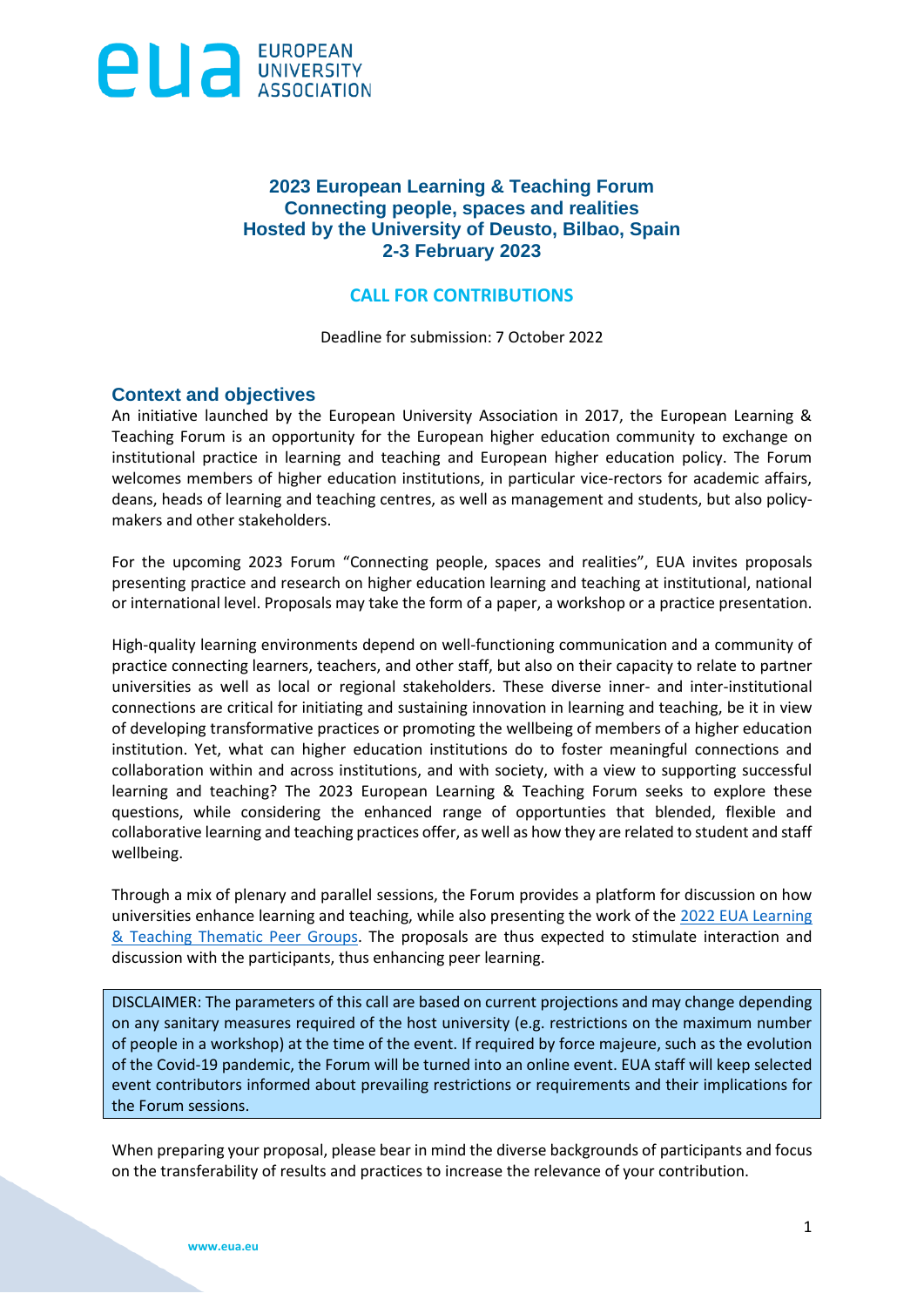## **Types of contributions**

Your submission should relate to the Forum theme "Connecting people, spaces and realities". It may be based on research (i.e. analysing concepts or data related to learning and teaching with discussion on the implications for policy or practice). Alternatively, submissions may present an institutional case study or policy approaches at national or European level, analysing the success factors, challenges encountered, possible shortcomings and transferability to other contexts.

Please pay special attention to your abstract: it should be concise, correspond to the content of the contribution, appeal to the participants and have a succinct title. This is important as the abstract will be published on the [Forum webpage](https://eua.eu/events/238-2023-european-learning-teaching-forum.html) and in the event app. It will guide Forum participants in their decision on which session to attend.

If selected, EUA reserves the right to amend the abstract in order to ensure that it accurately reflects the content of the proposed session and is linguistically correct.

There are three types of possible contributions. Please choose the most suitable type of contribution based on the kind of input and added value the session is meant to provide.

## **1) Papers**

All papers are expected to be research-based, and to contain:

- an introduction providing background information on the rationale behind the paper;
- a research question or hypothesis;
- a methodological introduction outlining the approach and, if applicable, rationale behind the data/material selection;
- a body outlining the available data/material and a concise analysis thereof;
- a clear conclusion;
- bibliographic references.

Paper sessions should present a new study, challenge current research, or explore the applicability of existing research. They should invite the audience to engage in a critical and constructive discussion on the key points and results of the presentation.

Paper sessions will take place during time slots of 40 minutes each. The session should allow for enough interaction and discussion time with the audience. If presenters would like to provide a PowerPoint presentation, this part of the session should not exceed 20 minutes.

A paper proposal should:

- identify the author(s), and, in the case of co-authored papers, indicate who will be responsible for presenting the paper at the Forum;
- include the authors' short biographies (up to 150 words each);
- consist of a fully written paper of a maximum of 3000 words (excluding references<sup>1</sup>);
- be accompanied by an abstract of a maximum of 150 words and up to five key words;
- be written in English.

<sup>&</sup>lt;sup>1</sup> Please apply the Harvard style system (UK spelling) for text and bibliography.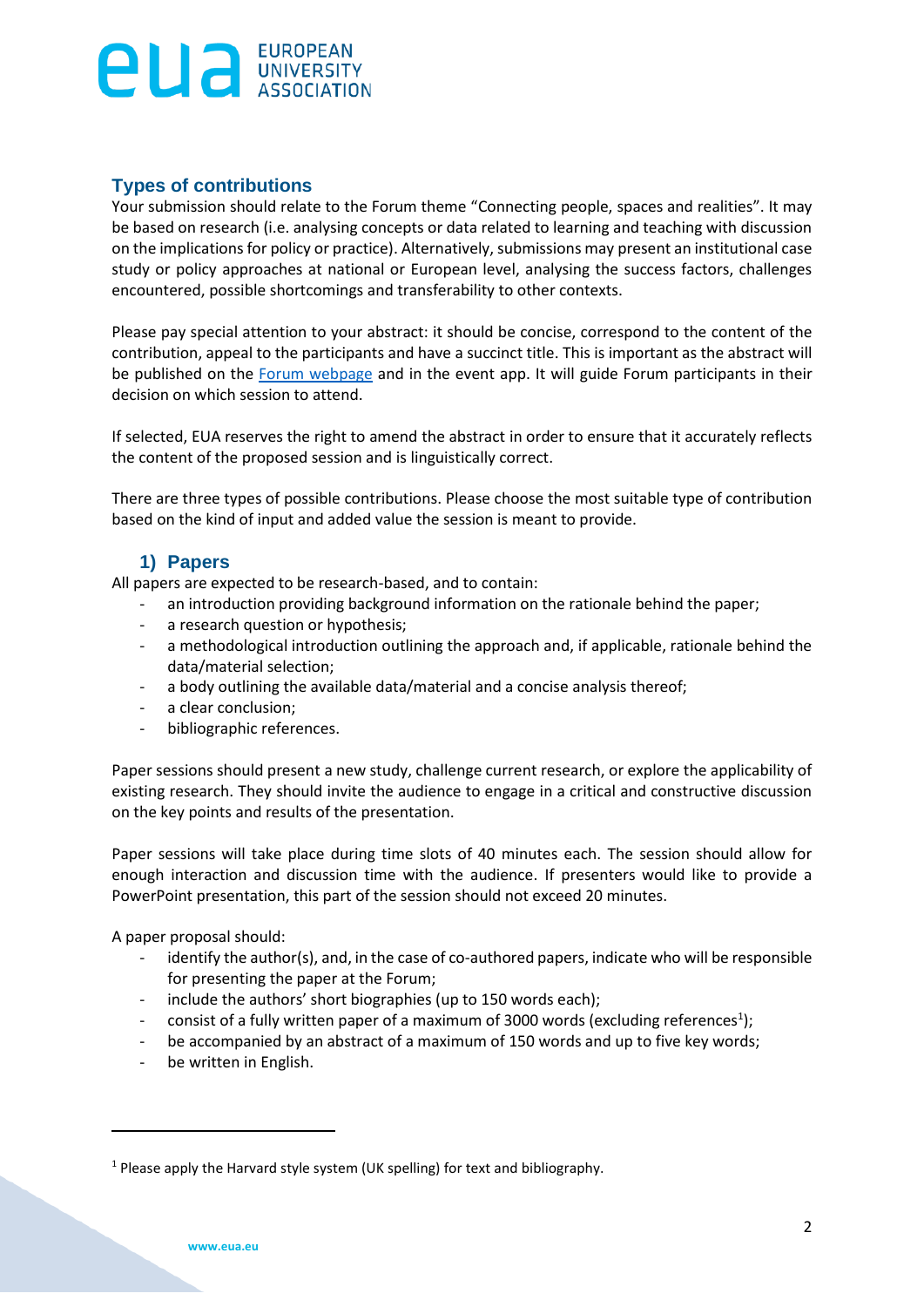The papers will be assessed by members of the EUA Learning & Teaching Steering Committee on the basis of the following criteria:

- the paper meets the quality standards of research publication practice;
- the paper matches the Forum theme;
- the paper has a clear focus that will be of interest to the participants;
- the argument, development and structure are logical, coherent and understandable and the language is correct;
- the paper has the potential to sustain a lively discussion;
- the paper looks at transferability beyond the original context;
- no proposal for commercial purposes will be accepted.

#### [Paper submission form](https://www.eua.eu/index.php?option=com_attachments&task=download&id=3752:2023-LT-Forum_Paper-submission-form)

### **2) Workshops**

Workshop sessions will take place during a time slot of 90 minutes each. Proposals for workshops should focus on providing participants (up to 30) with a structured exercise to enhance their understanding of a specific topic, or provide hands-on practical advice on how to implement or use specific tools as well as tangible solutions to current challenges. The focus in the workshops should be on participant activity rather than a presentation by the session facilitator(s). Collaborative workshop proposals, submitted by a team of contributors representing different institutions, institutional levels or types of actors and stakeholders, are encouraged.

The proposal should:

- identify the facilitator(s);
- include the authors' short biographies (up to 150 words each);
- identify the target audience for the session;
- explain the main objectives/intended learning outcomes;
- explain the activity to be carried out during the session, including timing for each activity;
- specify any practical requirements (materials, audio-visual, room layout, etc.);
- be no more than 700 words long;
- be accompanied by an abstract of a maximum of 150 words and up to five key words;
- be written in English.

Any supplementary session materials (e.g. questionnaires) should be added to the submission form.

DISCLAIMER: In the event that the Forum is finally turned into an online event due to force majeure, authors of successful workshop proposals will be expected to revise the planned activities to ensure a useful online workshop, or given the option to conduct their session in a different format altogether, such as a presentation. Authors of workshop proposals are thus advised to already consider a possible alternative approach when drafting their proposal.

Proposals will be assessed by members of the EUA Learning & Teaching Steering Committee on the basis of the following criteria:

- the topic and objectives of the session are clear and relevant to the Forum theme and audience;
- the topic looks at transferability beyond the original context;
- the level and type of participant activity aim to sustain lively engagement with the audience in a hands-on way, which is geared towards providing tangible and actionable take-aways;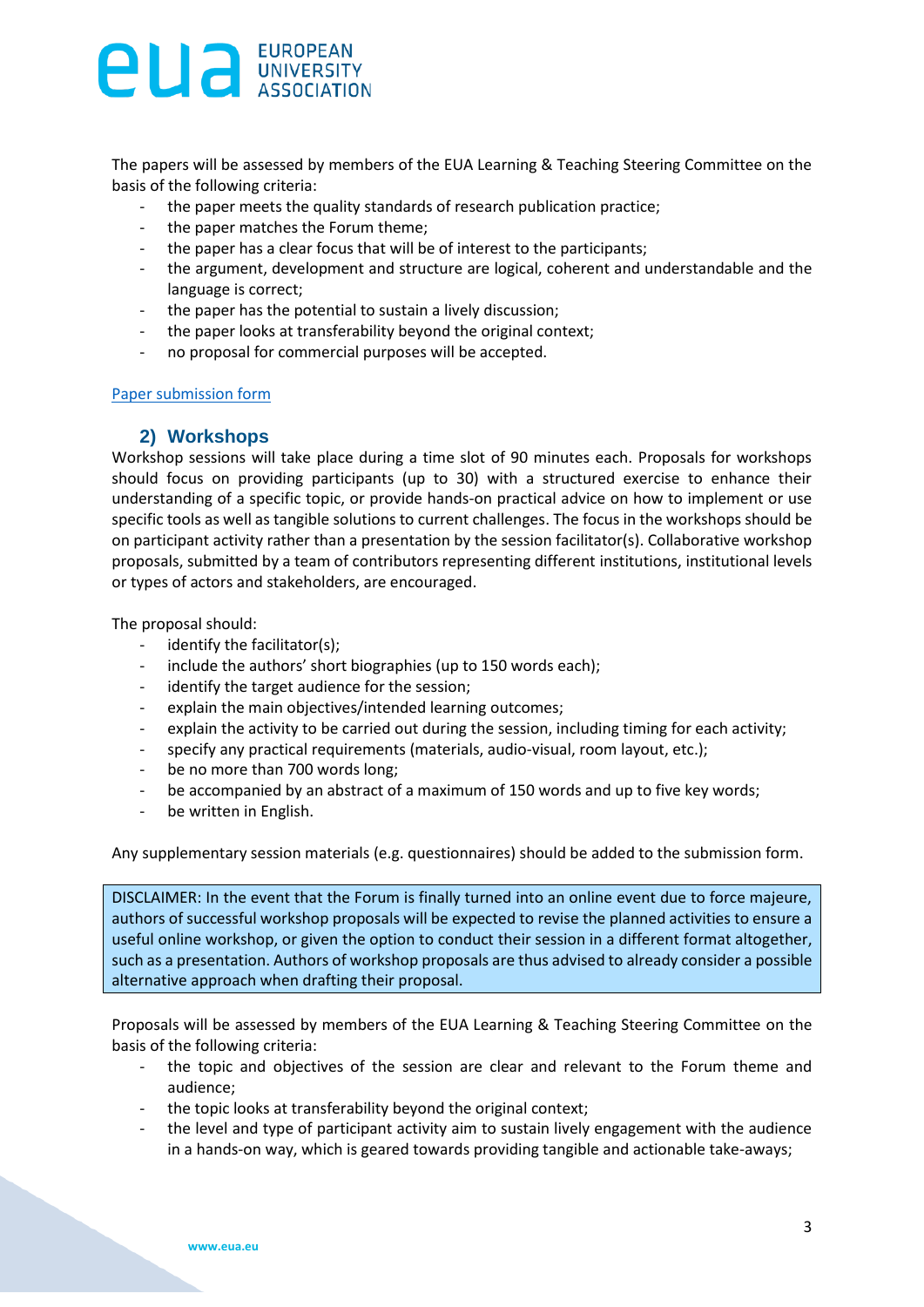- the activity description is coherent, understandable and comprehensive enough to provide a clear picture of the session;
- no proposal for commercial purposes will be accepted.

EUA strongly encourages selected facilitators to prepare their activities carefully, and manage the timing of these effectively. They should also be prepared to adapt their activity to the final number of participants.

#### [Workshop proposal form](https://www.eua.eu/index.php?option=com_attachments&task=download&id=3754:2023-LT-Forum_Workshop-submission-form)

### **3) Practice presentation**

Practice presentations are expected to share and discuss experiences with a particular practice or approach at the institutional, local, regional, national or European level in a self-reflective and critical way, or to test ideas for new initiatives and receive feedback from participants. Submissions of this kind should invite participants to reflect on whether lessons learnt from this practice or approach could be transferable to their contexts, allowing the audience to exchange on similar experiences and on how they compare to the presented practice. To ensure audience engagement, presentations will be limited to 7 minutes and be followed by a discussion with the audience. Up to three successful proposals for practice presentations on similar topics will be grouped together in one session of 40 minutes, which implies that you may be asked to adapt to the final outline of the session.

The proposal should:

- identify the author(s), and, in the case of a co-authored proposal, indicate who will be responsible for presenting it at the Forum;
- include the authors' short biographies (up to 150 words each);
- be clearly and concisely written, and a maximum of 800 words;
- aim to present a particular practice or approach, including an explanation of why the presented topic is considered relevant for the Forum audience, a critical analysis of challenges, benefits and problem-solving strategies, as well as lessons learnt;
- be written in English.

The proposals will be assessed by members of the EUA Learning & Teaching Steering Committee on the basis of the following criteria:

- the proposal matches the Forum theme;
- the proposal is coherent, understandable and comprehensive enough to provide a clear picture of the practice suggested for presentation;
- the proposal presents a practice deemed relevant for the Forum participants and lessons learnt from it are transferable to diverse contexts;
- the presented practice has the potential to sustain a lively discussion;
- no proposal for commercial purposes will be accepted.

#### [Practice presentation proposal form](https://www.eua.eu/index.php?option=com_attachments&task=download&id=3753:2023-LT-Forum_Practice-presentation-submission-form)

### **Submission**

All proposals should be submitted using the forms linked to this call, in Word format and in one single file, to [LTForum@eua.eu.](mailto:LTForum@eua.eu) Please do not send a hard copy, PDF file or PowerPoint presentation. All proposals will be reviewed separately by two members of the EUA Learning & Teaching Steering Committee.